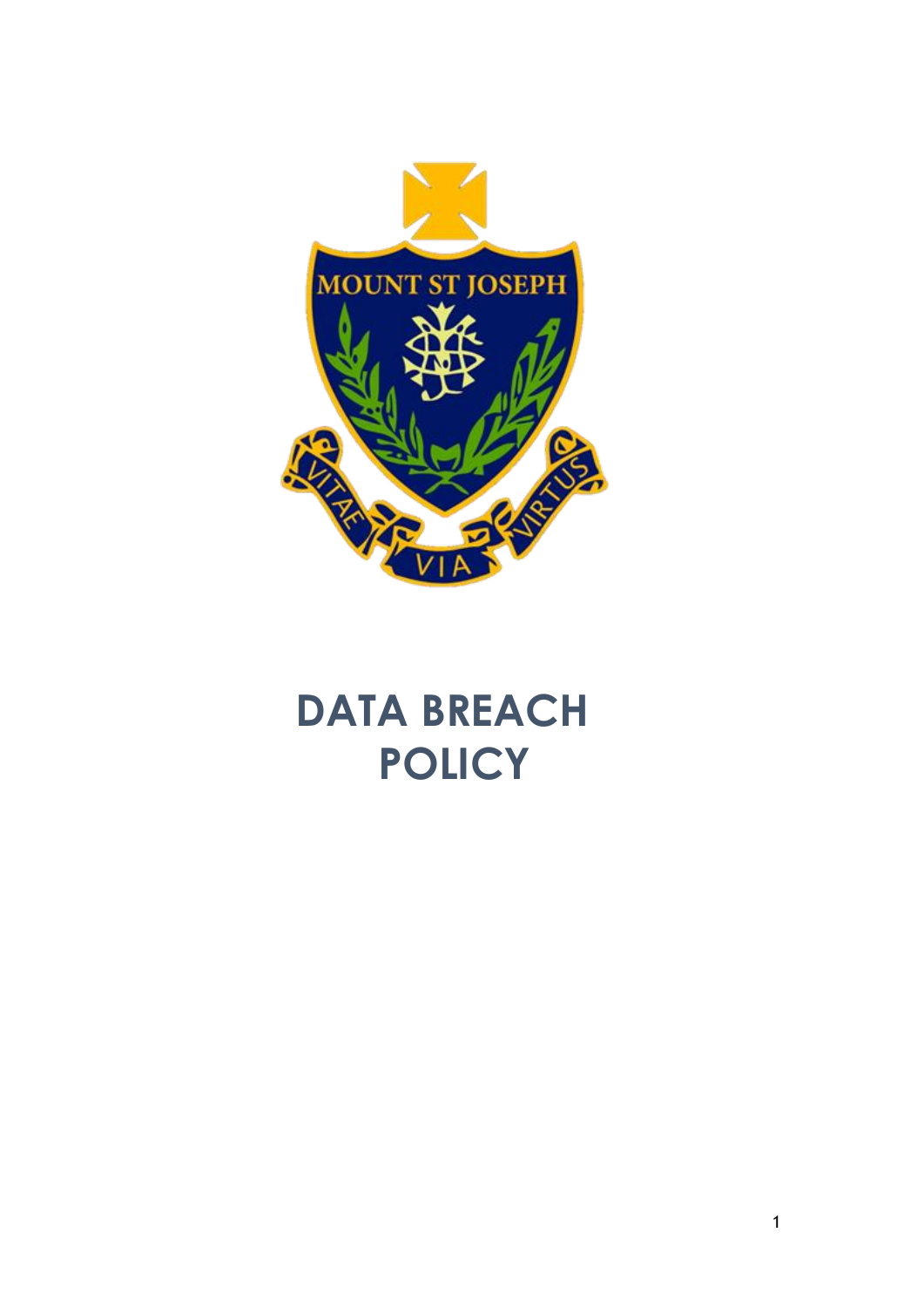| <b>Mount St Joseph Document Control Table</b> |                           |                                                      |                                    |
|-----------------------------------------------|---------------------------|------------------------------------------------------|------------------------------------|
| <b>Document Title:</b>                        | <b>Data Breach Policy</b> | Author name / post:                                  | <b>Browne Jacobson</b>             |
| <b>Version Number:</b>                        | 1.0                       | <b>Document Status:</b>                              | Approved                           |
| Date Approved:                                | <b>May 2018</b>           | <b>Approved By:</b>                                  | <b>SLT</b><br><b>Governors</b>     |
| <b>Effective Date:</b>                        | 25 May 2018               | Date of next review:                                 | <b>Sept 2022</b>                   |
| <b>Publication</b><br>method:                 | One drive                 | Date published                                       | <b>May 2018</b>                    |
| Superseded<br>Version:                        | <b>New Policy</b>         |                                                      |                                    |
| <b>Document History</b>                       |                           |                                                      |                                    |
| <b>Version</b>                                | <b>Date</b>               | <b>Notes on Revisions</b>                            |                                    |
| 1.0                                           | 25 May 2018               | Recommended Policy in line with GDPR<br>introduction |                                    |
|                                               | 11 May 2020               |                                                      | Reviewed no recommended amendments |
|                                               | 01 Sept 2021              |                                                      | Reviewed no recommended amendments |
|                                               |                           |                                                      |                                    |
|                                               |                           |                                                      |                                    |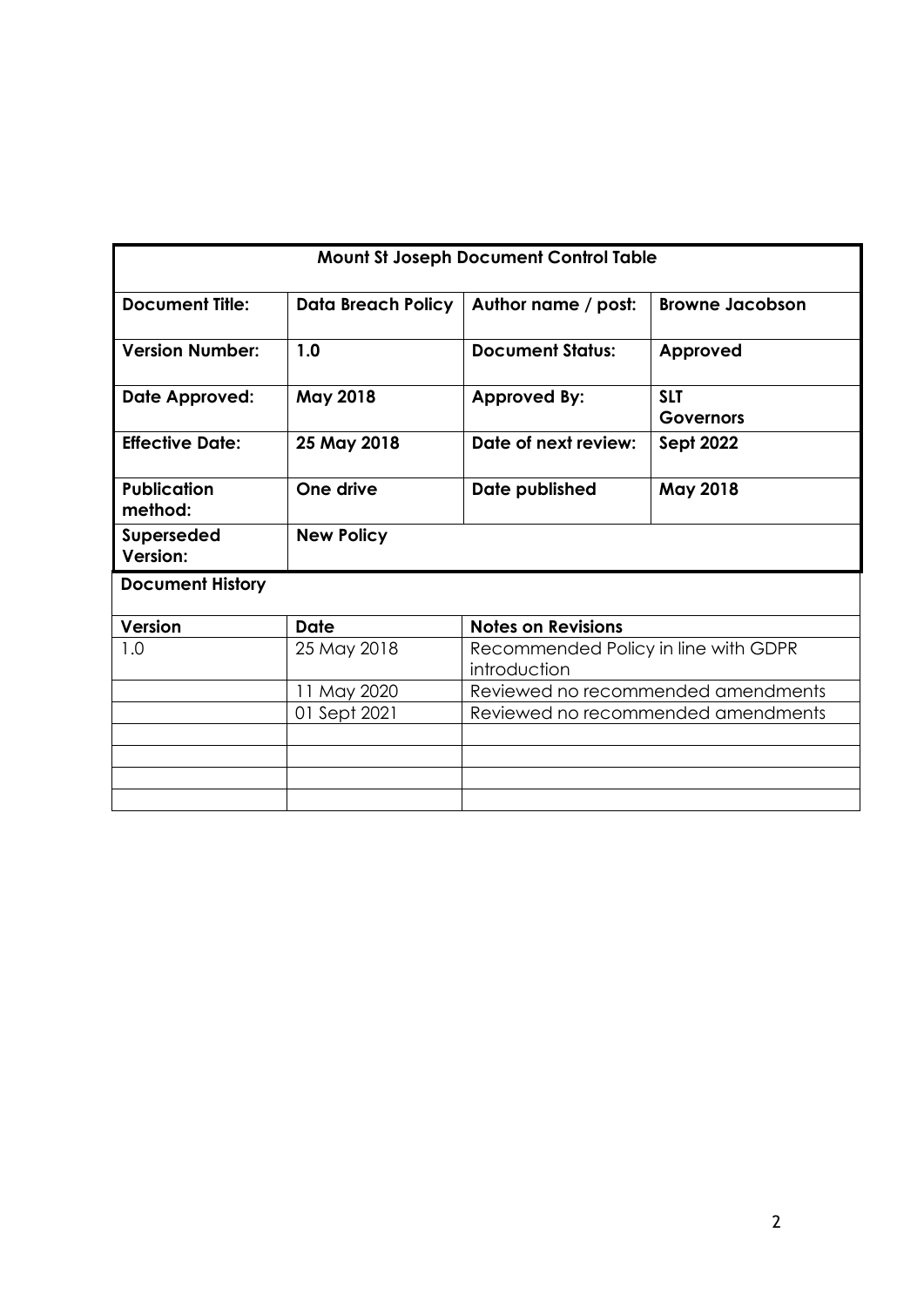## **1. Policy Statement**

- 1.1 School is committed to the protection of all **personal data** and **special category personal data** for which we are the **data controller**.
- 1.2 The law imposes significant fines for failing to lawfully **process** and safeguard **personal data** and failure to comply with this policy may result in those fines being applied.
- 1.3 All members of our **workforce** must comply with this policy when **processing personal data** on our behalf. Any breach of this policy may result in disciplinary or other action.

## **2 About this policy**

- 2.1 This policy informs all of our **workforce** on dealing with a suspected or identified data security breach.
- 2.2 In the event of a suspected or identified breach, School must take steps to minimise the impact of the breach and prevent the breach from continuing or reoccurring.
- 2.3 Efficient internal management of any breach is required, to ensure swift and appropriate action is taken and confidentiality is maintained as far as possible.
- 2.4 The School must also comply with its legal and contractual requirements to notify other organisations including the Information Commissioners Office ("the ICO") and where appropriate **data subjects** whose **personal data** has been affected by the breach. This includes any communications with the press.
- 2.5 Failing to appropriately deal with and report data breaches can have serious consequences for the School and for **data subjects** including:
	- 2.5.1 identity fraud, financial loss, distress or physical harm;
	- 2.5.2 reputational damage to School; and
	- 2.5.3 fines imposed by the ICO.

# **3 Definition of data protection terms**

3.1 All defined terms in this policy are indicated in **bold** text, and a list of definitions is included in Annex 2 to this policy.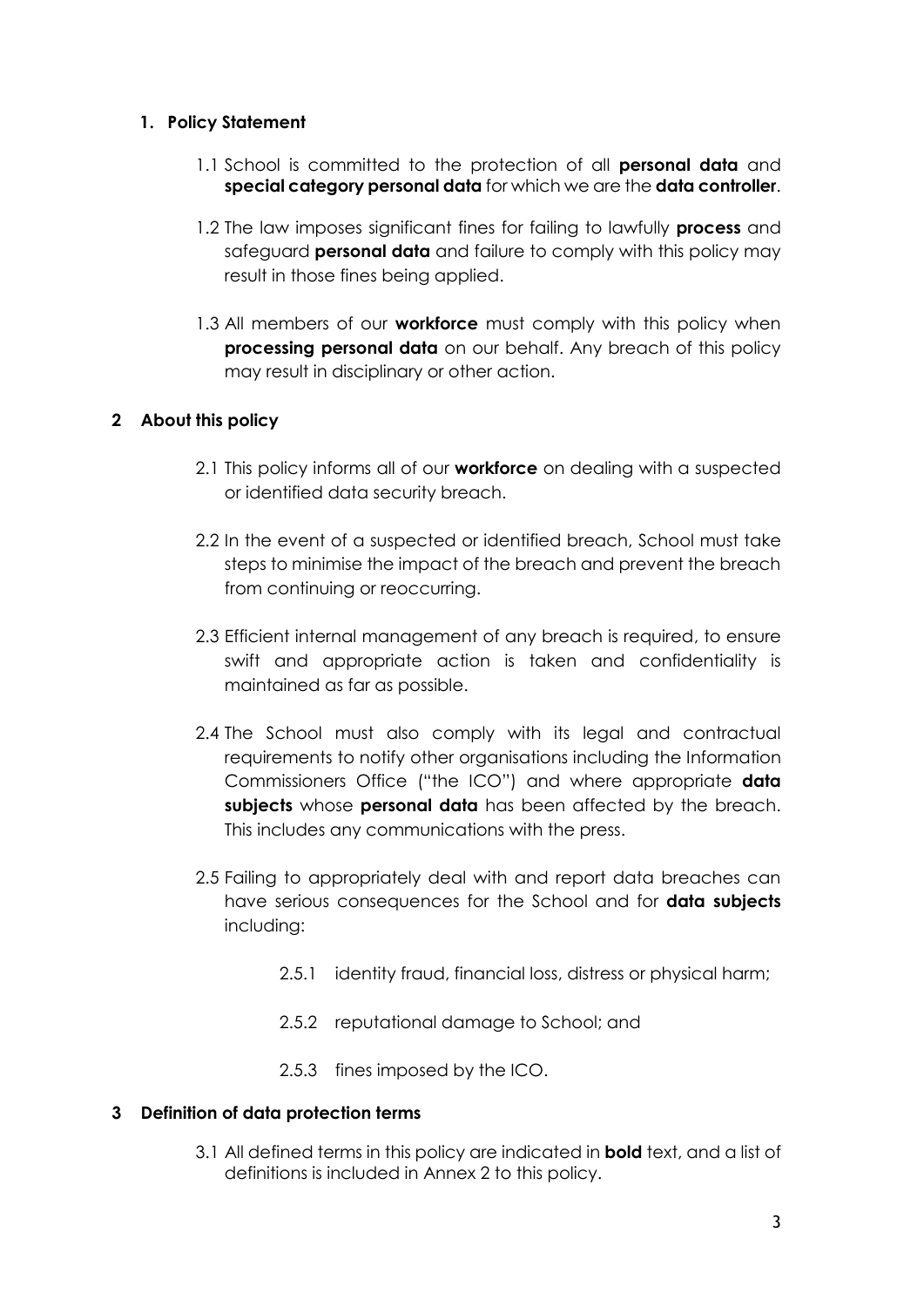## **4 Identifying a Data Breach**

- 4.1 A data breach is a **breach of security** leading to the accidental or unlawful destruction, loss, alteration, unauthorised disclosure of, or access to, **personal data**.
- 4.2 This could be the result of a breach of cyber security, such as a hack or virus, or it could be the result of a breach of physical security such as loss or theft of a mobile device or paper records. A data breach includes loss of data and so does not have to be the result of a conscious effort of a third party to access the data. Some examples of potential data breaches are listed below:
	- 4.2.1 Leaving a mobile device on a train;
	- 4.2.2 Theft of a bag containing paper documents;
	- 4.2.3 Destruction of the only copy of a document; and
	- 4.2.4 Sending an email or attachment to the wrong recipient; and
	- 4.2.5 Using an unauthorised email address to access personal data; and
	- 4.2.6 Leaving paper documents containing personal data in a place accessible to other people.

# **5 Internal Communication**

## **Reporting a data breach upon discovery**

5.1 If any member of our **workforce** suspects, or becomes aware, that a data breach may have occurred (either by them, another member of our **workforce**, a **data processor**, or any other individual) then they must contact the Data Protection Officer ("the DPO") immediately at:

Mrs N Samuel at [samueln@msj.bolton.sch.uk](mailto:samueln@msj.bolton.sch.uk)

5.2 The data breach may need to be reported to the ICO, and notified to **data subjects**. This will depend on the risk to **data subjects**. The DPO must always be consulted in making a decision as to whether to report a data breach to the ICO. Initial investigations will inform as to whether the data breach should be reported.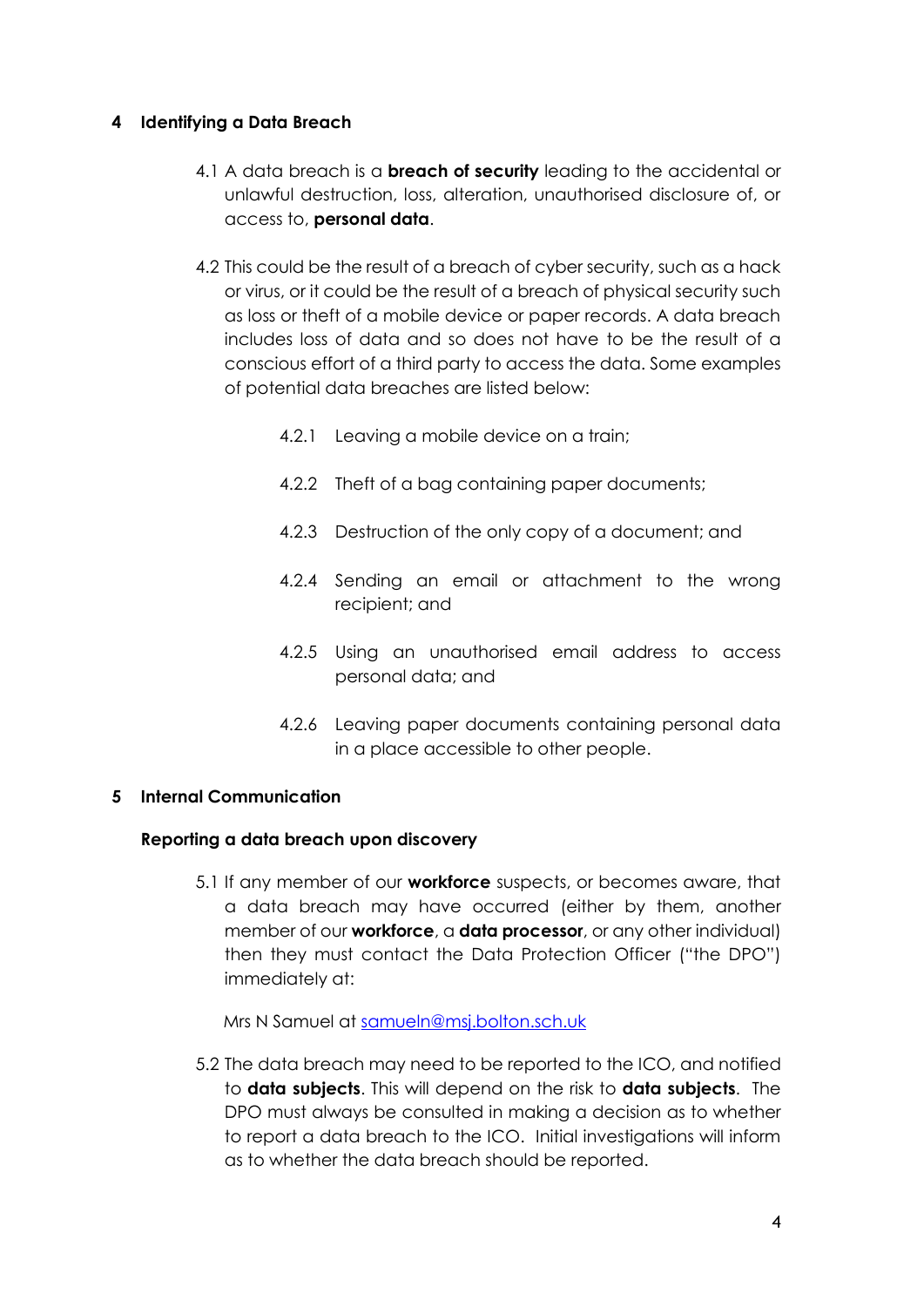- 5.3 If it is considered to be necessary to report a data breach to the ICO then the School must do so within 72 hours of discovery of the breach.
- 5.4 The School may also be contractually required to notify other organisations of the breach within a period following discovery.
- 5.5 It is therefore critically important that whenever a member of our **workforce** suspects that a data breach has occurred, this is reported internally to the DPO immediately.
- 5.6 Members of our **workforce** who fail to report a suspected data breach could face disciplinary or other action.

#### **Investigating a suspected data breach**

5.7 In relation to any suspected data breach the following steps must be taken as soon as possible. These do not have to be carried out as individual tasks, and the most appropriate way of dealing with any breach will depend on the nature of the breach and the information available at any time.

#### *Breach minimisation:*

- 5.8 The first step must always be to identify how the data breach occurred, the extent of the data breach, and how this can be minimised. The focus will be on containing any data breach, and recovering any **personal data**. Relevant departments must be involved, such as IT, to take technical and practical steps where appropriate to minimise the breach. Appropriate measures may include:
	- 5.8.1 remote deactivation of mobile devices;
	- 5.8.2 shutting down IT systems;
	- 5.8.3 contacting individuals to whom the information has been disclosed and asking them to delete the information; and
	- 5.8.4 recovering lost data.

#### *Breach investigation:*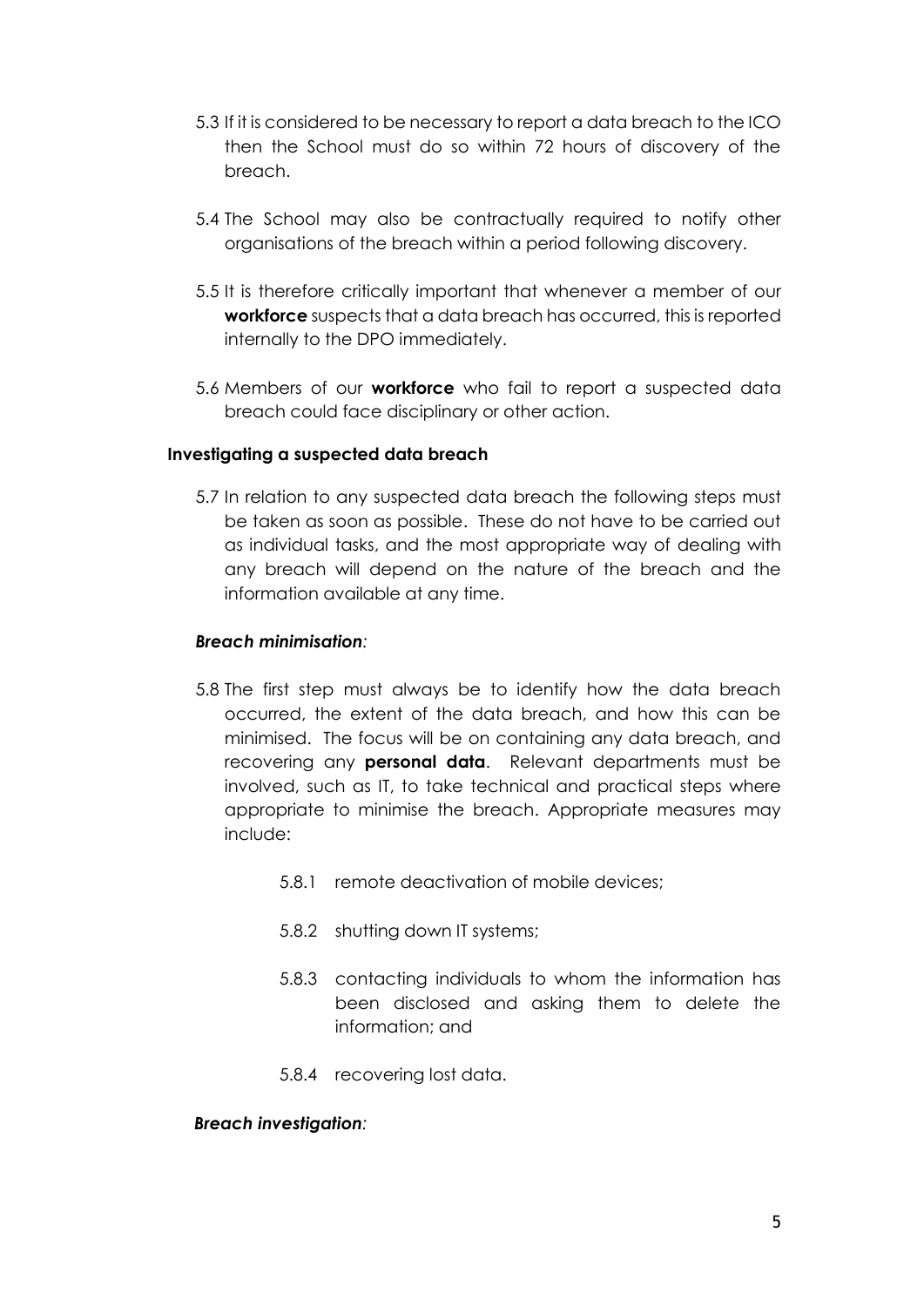- 5.9 When the School has taken appropriate steps to minimise the extent of the data breach it must commence an investigation as soon as possible to understand how and why the data breach occurred. This is critical to ensuring that a similar data breach does not occur again and to enable steps to be taken to prevent this from occurring.
- 5.10 Technical steps are likely to include investigating, using IT forensics where appropriate, to examine processes, networks and systems to discover:
	- 5.10.1 what data/systems were accessed;
	- 5.10.2 how the access occurred;
	- 5.10.3 how to fix vulnerabilities in the compromised processes or systems;
	- 5.10.4 how to address failings in controls or processes.
- 5.11 Other steps are likely to include discussing the matter with individuals involved to appreciate exactly what occurred and why, and reviewing policies and procedures.

## *Breach analysis:*

5.12 In order to determine the seriousness of a data breach and its potential impact on **data subjects**, and so as to inform the School as to whether the data breach should be reported to the ICO and notified to **data subjects**, it is necessary to analyse the nature of the data breach.

- 5.13 Such an analysis must include:
	- 5.13.1 the type and volume of **personal data** which was involved in the data breach;
	- 5.13.2 whether any **special category personal data** was involved;
	- 5.13.3 the likelihood of the **personal data** being accessed by unauthorised third parties;
	- 5.13.4 the security in place in relation to the **personal data**, including whether it was encrypted;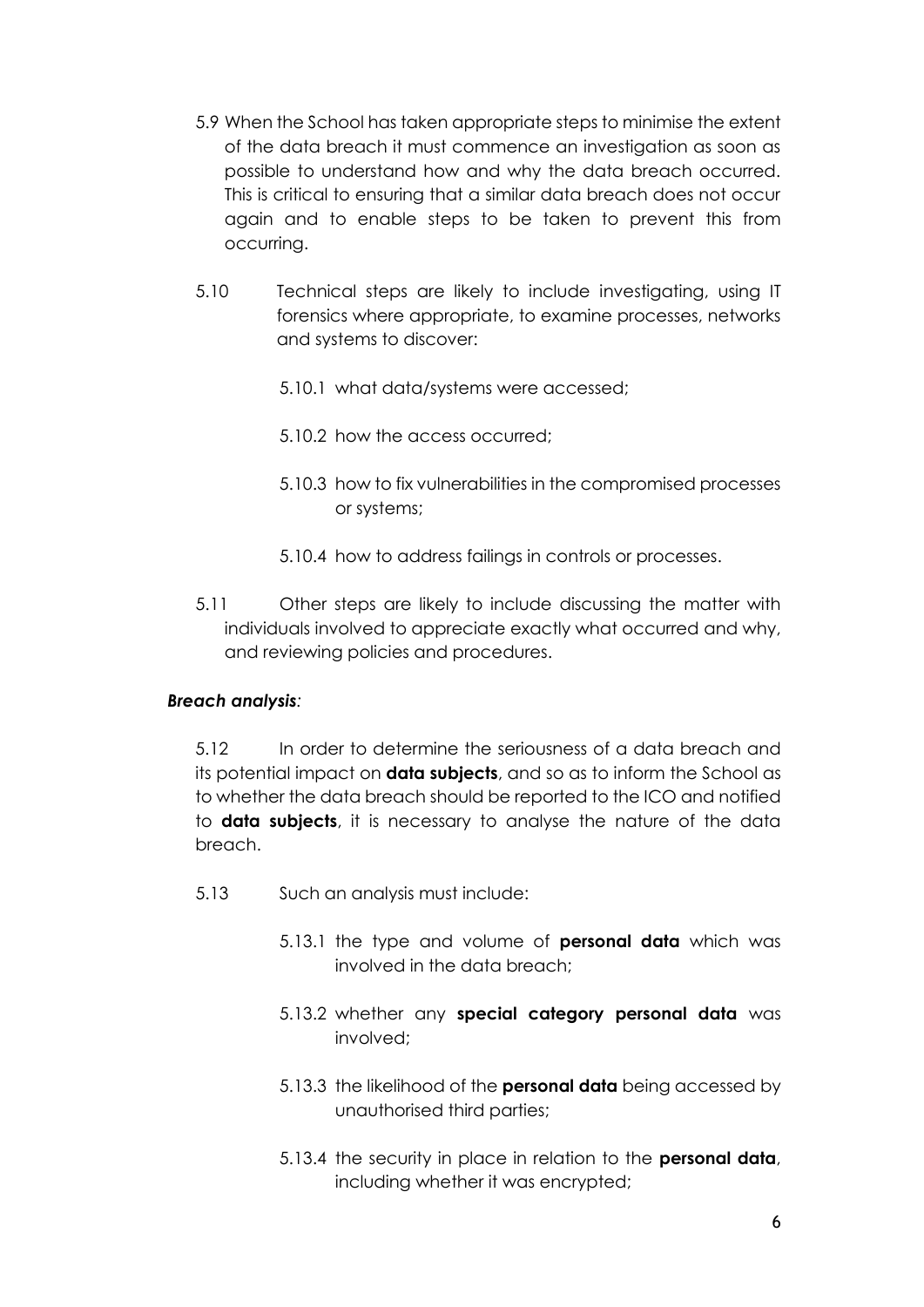- 5.13.5 the risks of damage or distress to the **data subject**.
- 5.14 The breach notification form annexed to this policy must be completed in every case of a suspected breach, and retained securely, whether or not a decision is ultimately made to report the data breach. This will act as evidence as to the considerations of the School in deciding whether or not to report the breach.

#### **6 External communication**

6.1 All external communication is to be managed and overseen by the DPO and head teacher.

#### *Law Enforcement*

- 6.2 The DPO and head teacher will assess whether the data breach incident requires reporting to any law enforcement agency, including the police. This will be informed by the investigation and analysis of the data breach, as set out above.
- 6.3 DPO and head teacher shall coordinate communications with any law enforcement agency.

#### *Other organisations*

- 6.4 If the data breach involves **personal data** which we process on behalf of other organisations then we may be contractually required to notify them of the data breach.
- 6.5 The School will identify as part of its investigation of the data breach whether or not this is the case and any steps that must be taken as a result.

#### *Information Commissioner's Office*

- 6.6 If School is the **data controller** in relation to the **personal data** involved in the data breach, which will be the position in most cases, then the School has 72 hours to notify the ICO if the data breach is determined to be notifiable.
- 6.7 A data breach is notifiable unless it is unlikely to result in a risk to the rights and freedoms of any individual. The DPO will make an assessment of the data breach against the following criteria taking into account the facts and circumstances in each instance: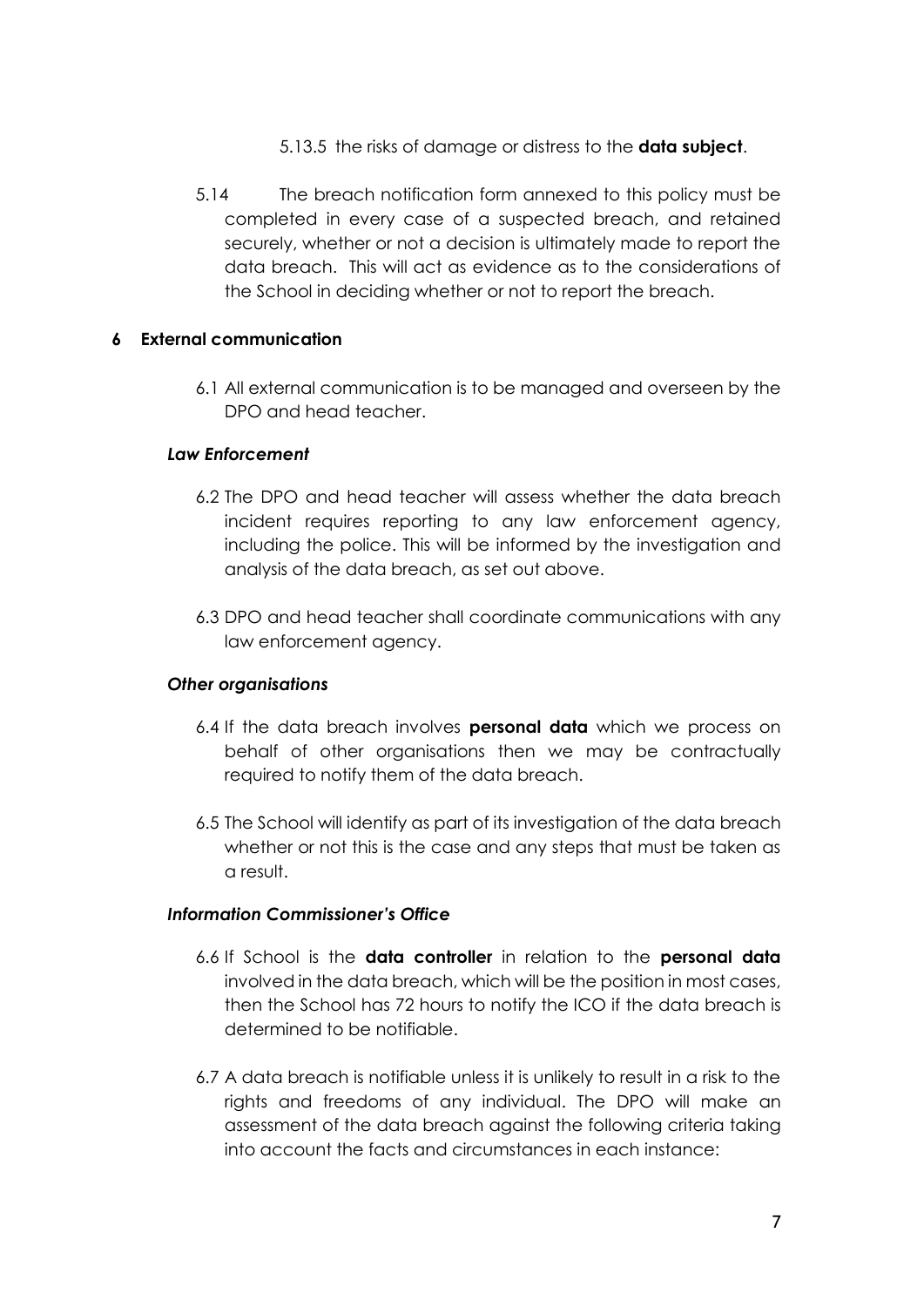- 6.7.1 the type and volume of **personal data** which was involved in the data breach;
- 6.7.2 whether any **special category personal data** was involved;
- 6.7.3 the likelihood of the **personal data** being accessed by unauthorised third parties;
- 6.7.4 the security in place in relation to the **personal data**, including whether it was encrypted;
- 6.7.5 the risks of damage or distress to the **data subject**.
- 6.8 If a notification to the ICO is required then see part 7 of this policy below.

## *Other supervisory authorities*

6.9 If the data breach occurred in another country or involves data relating to data subjects from different countries then the DPO will assess whether notification is required to be made to supervisory authorities in those countries.

## *Data subjects*

- 6.10 When the data breach is likely to result in a high risk to the rights and freedoms of the **data subjects** then the **data subject** must be notified without undue delay. This will be informed by the investigation of the breach by the School.
- 6.11 The communication will be coordinated by the DPO and will include at least the following information:
	- 6.11.1 a description in clear and plain language of the nature of the data breach;
	- 6.11.2 the name and contact details of the DPO;
	- 6.11.3 the likely consequences of the data breach;
	- 6.11.4 the measures taken or proposed to be taken by School to address the data breach including, where appropriate, measures to mitigate its possible adverse effects.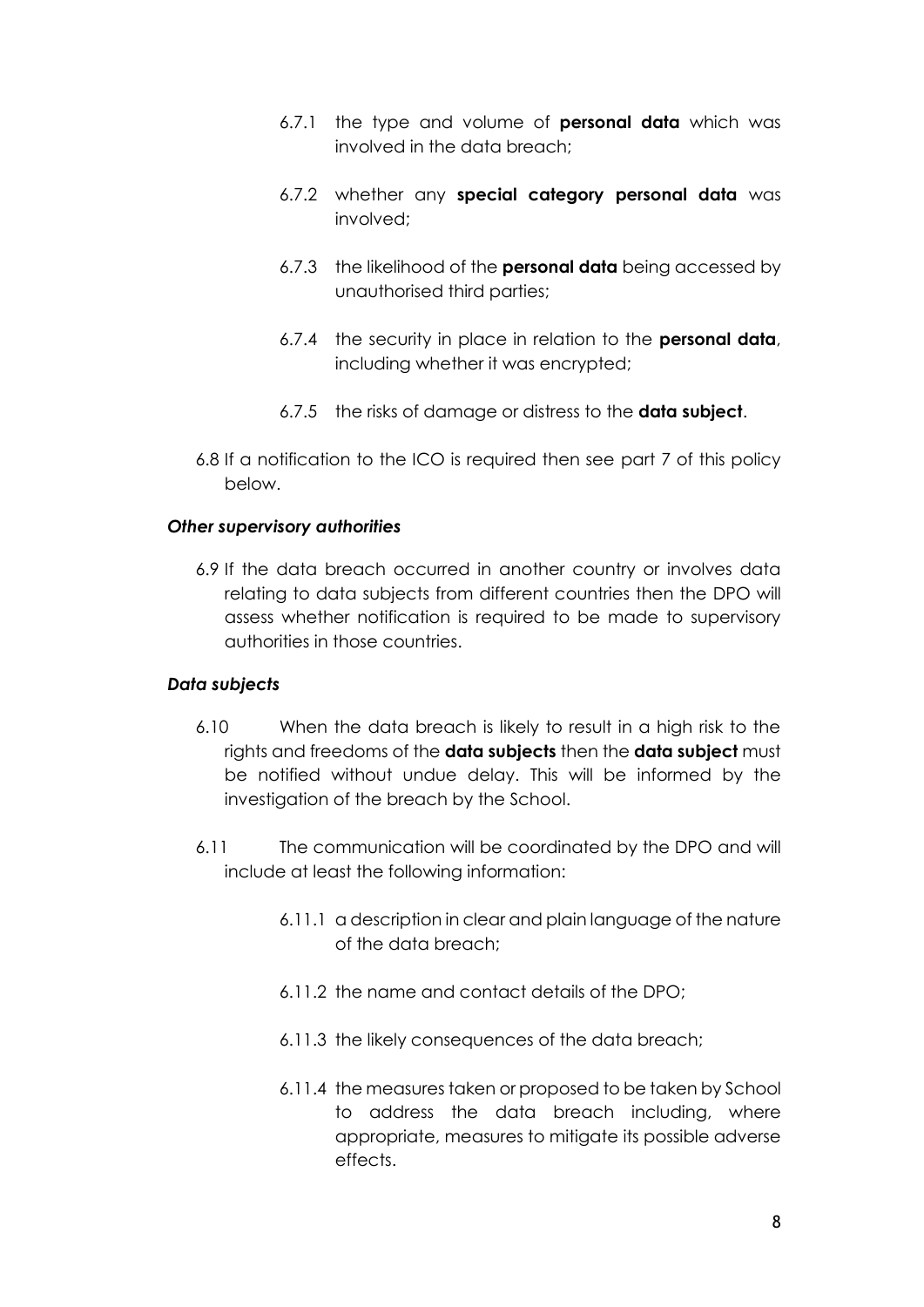- 6.12 There is no legal requirement to notify any individual if any of the following conditions are met:
	- 6.12.1 appropriate technical and organisational protection measures had been implemented and were applied to the data affected by the data breach, in particular, measures which render the data unintelligible to unauthorised persons (e.g. encryption);
	- 6.12.2 measures have been taken following the breach which ensure that the high risk to the rights and freedoms of the data subject is no longer likely to materialise;
	- 6.12.3 it would involve disproportionate effort to contact individuals. In which case a public communication or similar equally effective measure of communication to the data subjects shall be issued.
- 6.13 For any data breach, the ICO may mandate that communication is issued to **data subjects**, in which case such communication must be issued.

## *Press*

- 6.14 Staff shall not communicate directly with the press and shall treat all potential data breaches as confidential unless otherwise instructed in writing by the DPO.
- 6.15 All press enquiries shall be directed to the head teacher

# **7 Producing an ICO Breach Notification Report**

- 7.1 All members of our **workforce** are responsible for sharing all information relating to a data breach with the DPO, which will enable the annexed Breach Notification Report Form to be completed.
- 7.2 When completing the attached Breach Notification Report Form all mandatory (\*) fields must completed, and as much detail as possible should be provided.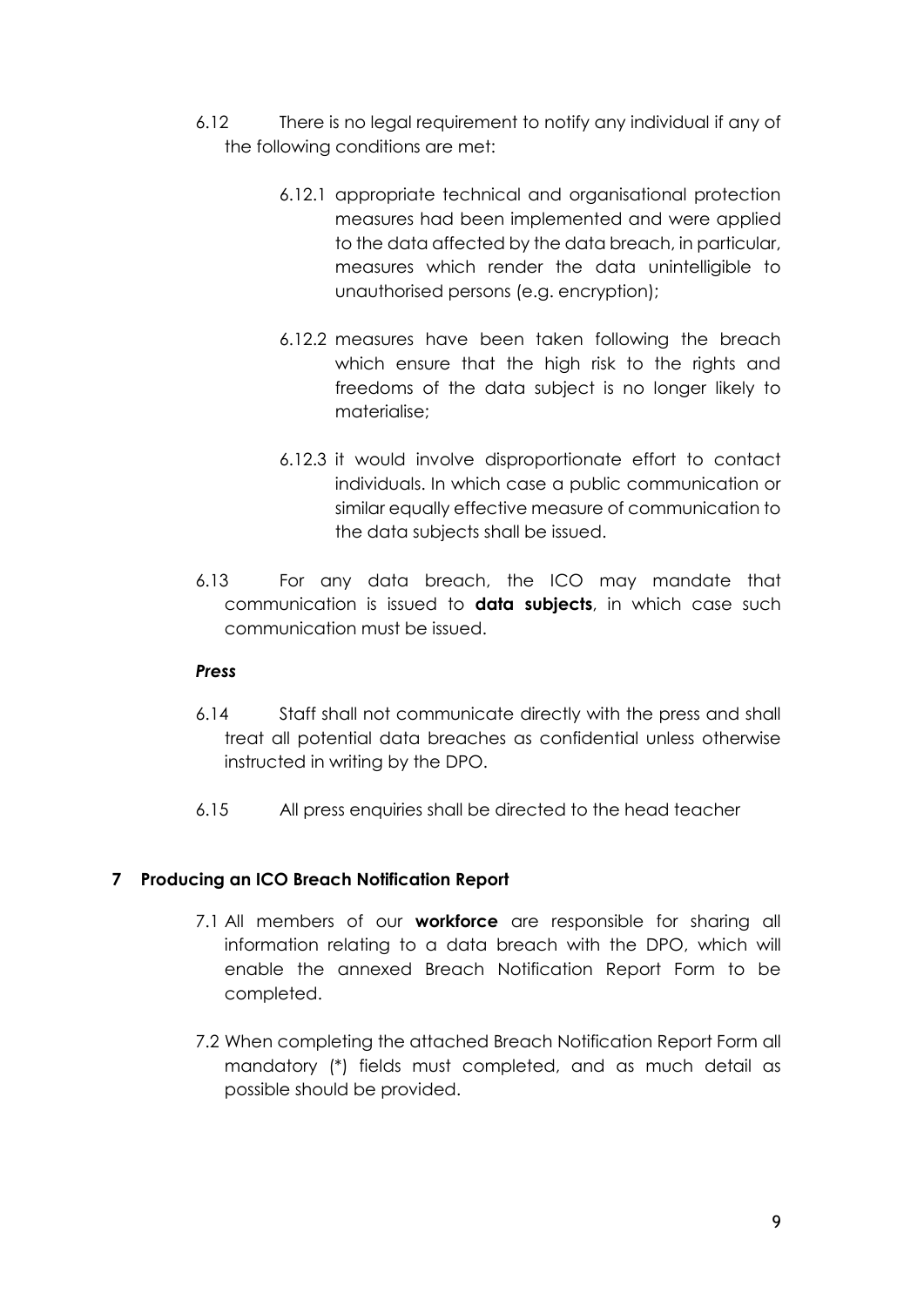- 7.3 The DPO may require individuals involved in relation to a data breach to each complete relevant parts of the Breach Notification Form as part of the investigation into the data breach.
- 7.4 If any member of our **workforce** is unable to provide information when requested by the DPO then this should be clearly reflected in the Breach Notification Form together with an indication as to if and when such information may be available.
- 7.5 In the wake of a data protection breach, swift containment and recovery of the situation is vital. Every effort should be taken to minimise the potential impact on affected individuals, and details of the steps taken to achieve this should be included in this form.
- 7.6 The ICO requires that the School send the completed Breach Notification Form to casework@ico.org.uk, with 'DPA breach notification form' in the subject field, or by post to: The Information Commissioner's Office, Wycliffe House, Water Lane, Wilmslow, Cheshire SK9 5AF.

## **8 Evaluation and response**

- 8.1 Reporting is not the final step in relation to a data breach. The School will seek to learn from any data breach.
- 8.2 Therefore, following any breach an analysis will be conducted as to any steps that are required to prevent a breach occurring again. This might involve a step as simple as emailing all relevant members of our **workforce** to reinforce good practice, or providing additional training, or may in more serious cases require new technical systems and processes and procedures to be put in place.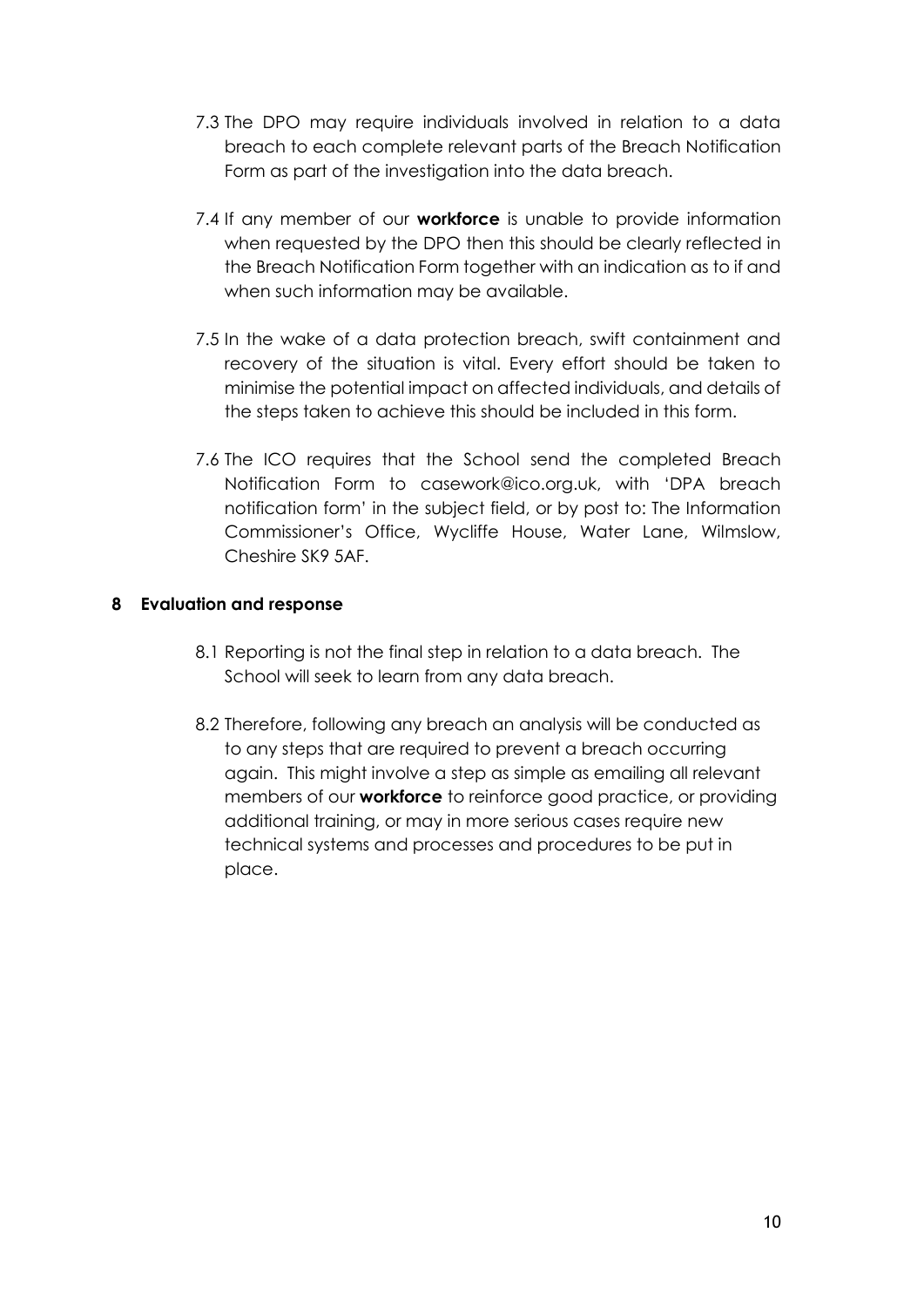# **ANNEX 1 – ICO Breach Notification Report**

# **1. Organisation Details**

| Name of Organisation                                      | <b>Mount St Joseph</b> |
|-----------------------------------------------------------|------------------------|
| Data controller's registration<br>number (if applicable). |                        |
| DPO                                                       |                        |
| Contact Details                                           |                        |

# **2. Details of the data protection breach**

Set out the details of the breach and ensure that all mandatory (\*) fields are completed.

| * Please describe the incident in as much detail as possible.<br>(a)                                 |
|------------------------------------------------------------------------------------------------------|
|                                                                                                      |
|                                                                                                      |
|                                                                                                      |
| * When did the incident happen?<br>(b)                                                               |
|                                                                                                      |
|                                                                                                      |
| * How did the incident happen?<br>(C)                                                                |
|                                                                                                      |
|                                                                                                      |
|                                                                                                      |
| (d)<br>If there has been a delay in reporting the incident to the ICO please                         |
| explain your reasons for this.                                                                       |
|                                                                                                      |
|                                                                                                      |
| (e)                                                                                                  |
| What measures did the organisation have in place to prevent an<br>incident of this nature occurring? |
|                                                                                                      |
|                                                                                                      |
| Please provide extracts of any policies and procedures considered<br>(f)                             |
| relevant to this incident, and explain which of these were in existence at the                       |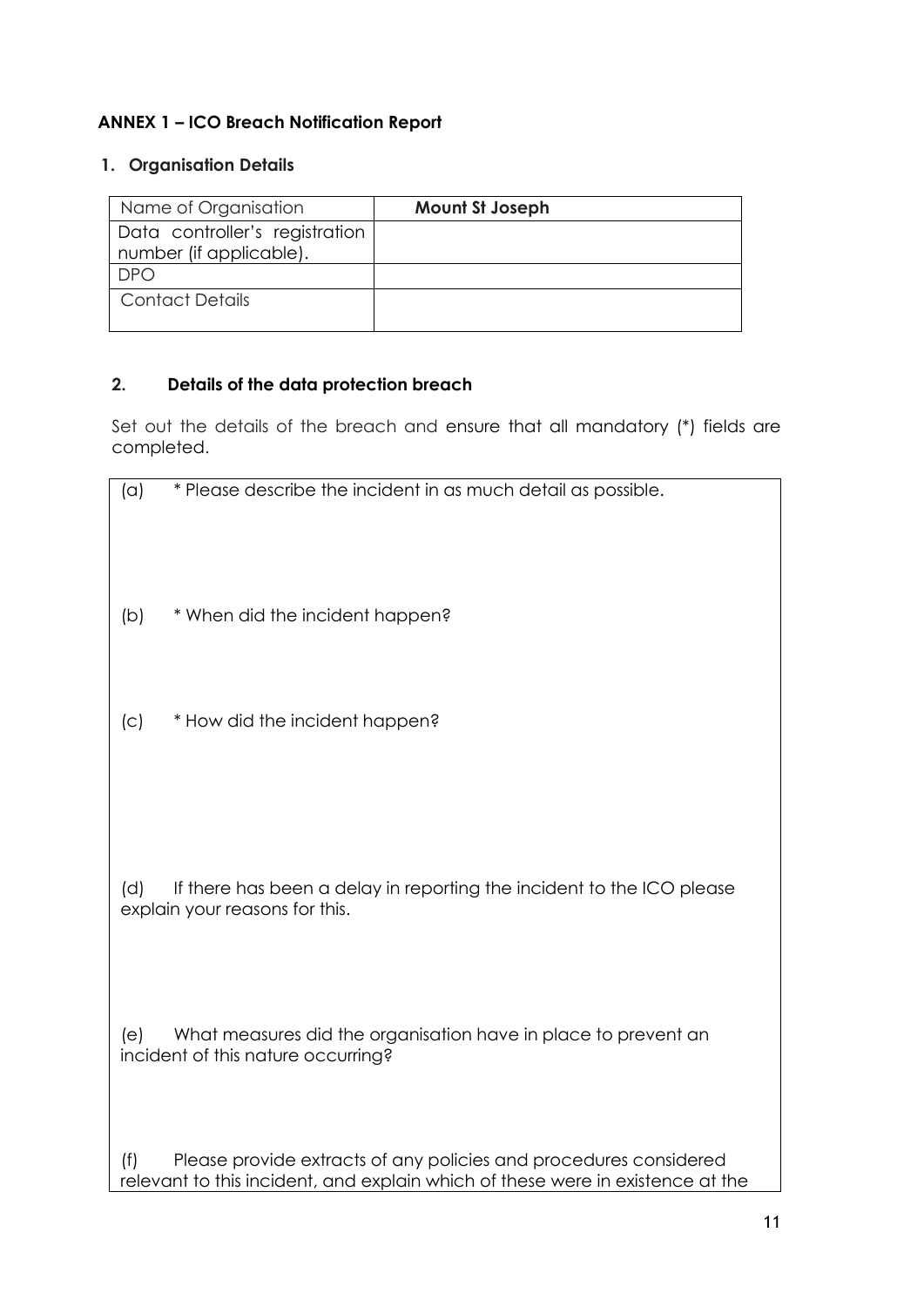| time this incident occurred. Please provide the dates on which they were |  |
|--------------------------------------------------------------------------|--|
| implemented.                                                             |  |

# **3. Details of the Personal Data placed at risk**

Set out the details of the personal data placed at risk as a result of the breach and ensure that all mandatory (\*) fields are completed.

| * What personal data has been placed at risk? Please specify if any<br>(a)<br>financial or special category (sensitive) personal data has been affected and<br>provide details of the extent. |  |
|-----------------------------------------------------------------------------------------------------------------------------------------------------------------------------------------------|--|
| * How many individuals have been affected?<br>(b)                                                                                                                                             |  |
| * Are the affected individuals aware that the incident has occurred?<br>(C)                                                                                                                   |  |
| * What are the potential consequences and adverse effects on those<br>(d)<br>individuals?                                                                                                     |  |
| Have any affected individuals complained to the School about the<br>(e)<br>incident?                                                                                                          |  |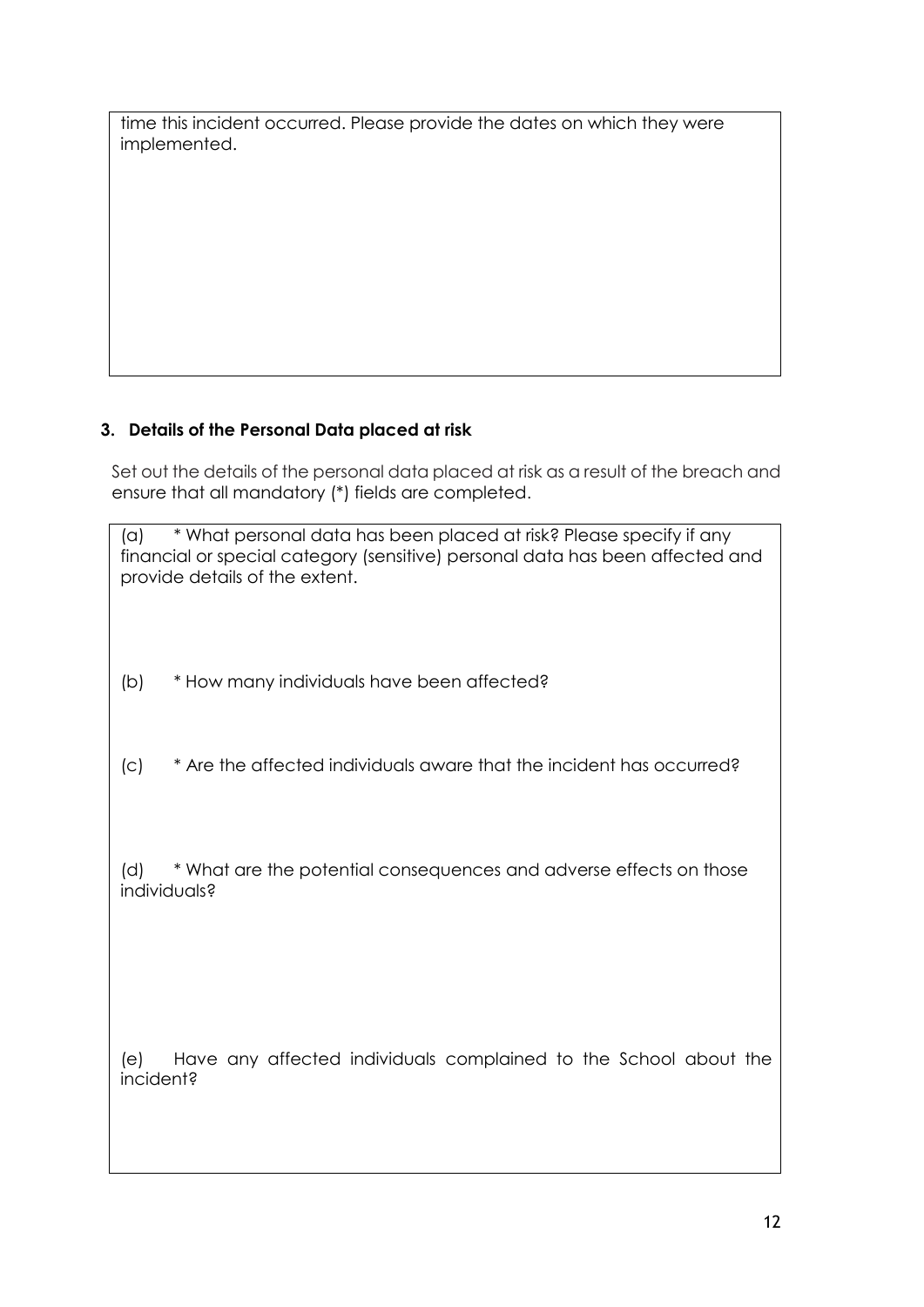## **4. Containment and recovery**

Set out the details of any steps the School has taken to contain the breach and/or to recover the personal data and ensure that all mandatory (\*) fields are completed.

(a) \* Has the School taken any action to minimise/mitigate the effect on the affected individuals? If so, please provide details.

(b) \* Has the data placed at risk now been recovered? If so, please provide details of how and when this occurred.

(c) What steps has the School taken to prevent a recurrence of this incident?

## **5. Training and guidance**

Set out the details of any steps the School has taken to contain the breach and/or to recover the personal data and ensure that all mandatory (\*) fields are completed.

(a) As the data controller, does the School provide its staff with training on the requirements of Data Protection Legislation? If so, please provide any extracts relevant to this incident here.

(b) Please confirm if training is mandatory for all staff. Had the staff members involved in this incident received training and if so when?

(c) As the data controller, does the School provide any detailed guidance to staff on the handling of personal data in relation to the incident you are reporting? If so, please provide any extracts relevant to this incident here.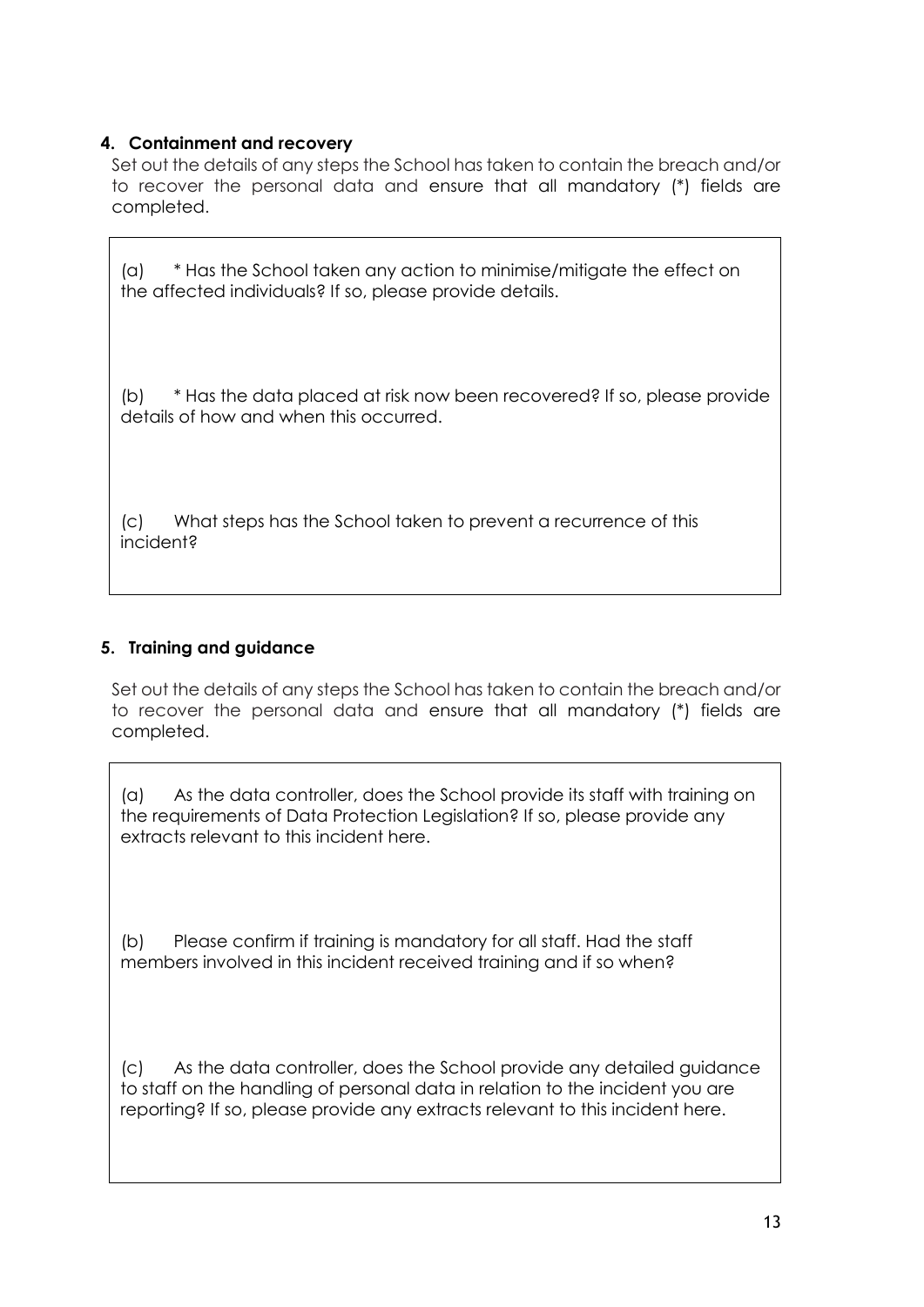# **6. Previous contact with the ICO**

(a) \* Have you reported any previous incidents to the ICO in the last two years?

YES / NO

(b) If the answer to the above question is yes, please provide: brief details, the date on which the matter was reported and, where known, the ICO reference number.

# **7. Miscellaneous**

(a) Have you notified any other (overseas) data protection authorities about this incident? If so, please provide details.

(b) Have you informed the Police about this incident? If so, please provide further details and specify the Force concerned.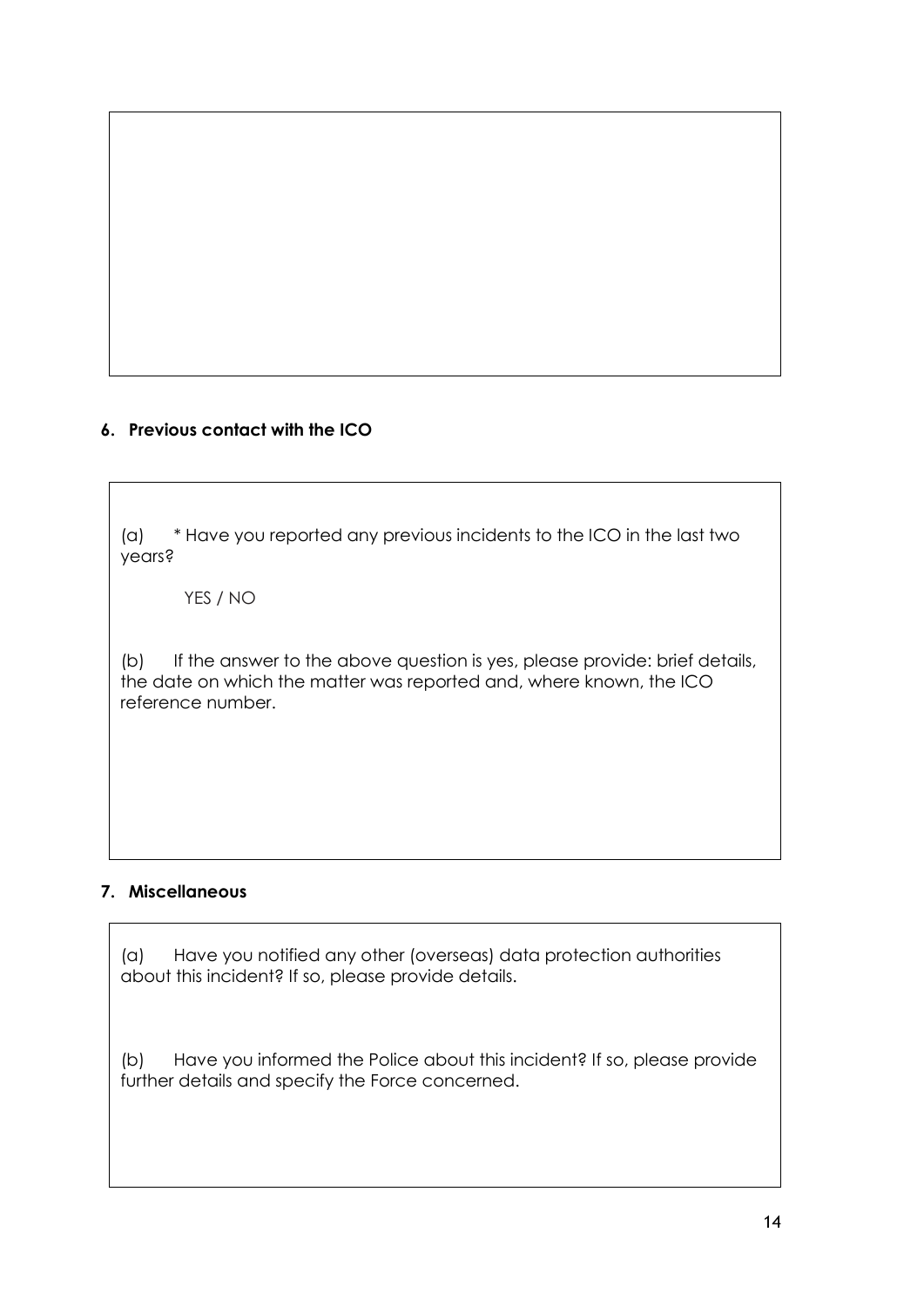Have you informed any other regulatory bodies about this incident? If (c) Have you informed oso, please provide details.

(d) Has there been any media coverage of the incident? If so, please provide details of this.

This form was completed on behalf of School by:

| Name:             |  |
|-------------------|--|
| Role:             |  |
| Date and<br>Time: |  |

## **ANNEX 2 - DEFINITIONS**

| Term             | <b>Definition</b>                                                                                                                                                                                                                                                                                                                                                                                                                                                                  |
|------------------|------------------------------------------------------------------------------------------------------------------------------------------------------------------------------------------------------------------------------------------------------------------------------------------------------------------------------------------------------------------------------------------------------------------------------------------------------------------------------------|
| Data             | is information which is stored electronically, on a computer, or<br>in certain paper-based filing systems                                                                                                                                                                                                                                                                                                                                                                          |
| Data Subjects    | for the purpose of this policy include all living individuals about<br>whom we hold personal data. This includes students, our<br>workforce, staff, and other individuals. A data subject need<br>not be a UK national or resident. All data subjects have legal<br>rights in relation to their personal information                                                                                                                                                               |
| Personal Data    | means any information relating to an identified or identifiable<br>natural person (a data subject); an identifiable natural person<br>is one who can be identified, directly or indirectly, in particular<br>by reference to an identifier such as a name, an identification<br>number, location data, an online identifier or to one or more<br>factors specific to the physical, physiological, genetic, mental,<br>economic, cultural or social identity of that natural person |
| Data Controllers | are the organisations which determine the purposes for which,<br>and the manner in which, any personal data is processed. They<br>are responsible for establishing practices and policies in line<br>with Data Protection Legislation. We are the data controller of<br>all personal data used in our business for our own commercial<br>purposes                                                                                                                                  |